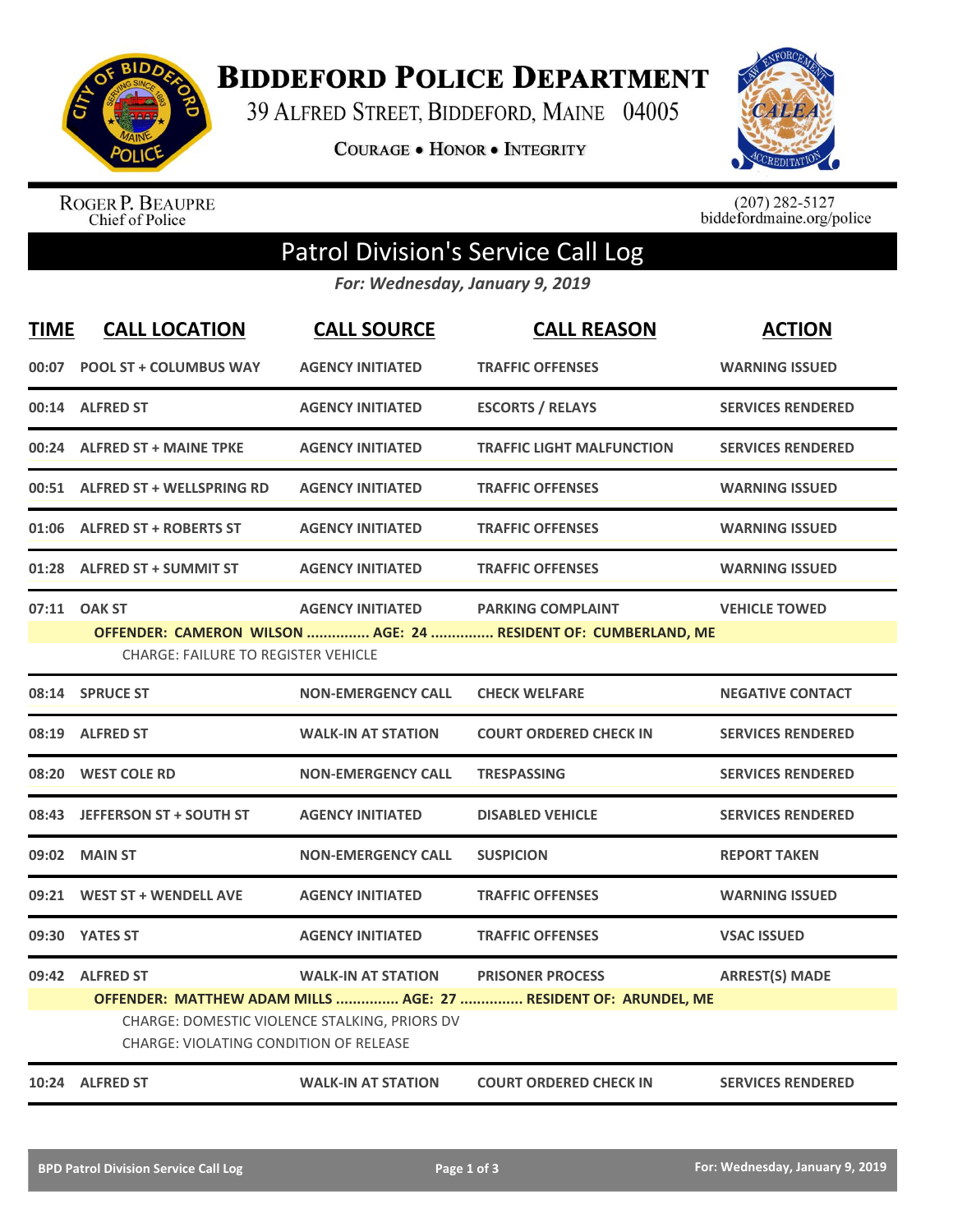| <b>TIME</b> | <b>CALL LOCATION</b>                                                                              | <b>CALL SOURCE</b>        | <b>CALL REASON</b>                                                                      | <b>ACTION</b>            |
|-------------|---------------------------------------------------------------------------------------------------|---------------------------|-----------------------------------------------------------------------------------------|--------------------------|
|             | 10:33 AMHERST ST                                                                                  | <b>OTHER</b>              | <b>PAPERWORK</b>                                                                        | <b>SERVICES RENDERED</b> |
|             | 10:34 EVANTHIA DR                                                                                 | <b>NON-EMERGENCY CALL</b> | <b>SUSPICION</b>                                                                        | <b>REPORT TAKEN</b>      |
|             | 10:37 BIRCH ST + HILL ST                                                                          | <b>AGENCY INITIATED</b>   | <b>TRAFFIC OFFENSES</b>                                                                 | <b>VSAC ISSUED</b>       |
|             | 10:48 FRANKLIN ST                                                                                 | <b>E-911 CALL</b>         | <b>ARTICLES LOST/FOUND</b>                                                              | <b>ITEM REMOVED</b>      |
|             | 10:52 GRAHAM ST                                                                                   | <b>WALK-IN AT STATION</b> | <b>HARASSMENT</b>                                                                       | <b>REPORT TAKEN</b>      |
|             | 11:03 POOL ST + MEETINGHOUSE RD    AGENCY INITIATED<br><b>CHARGE: FAILURE TO REGISTER VEHICLE</b> |                           | <b>TRAFFIC OFFENSES</b><br>OFFENDER: JOSEPH HAGGETT  AGE: 32  RESIDENT OF: PORTLAND, ME | <b>CITATION ISSUED</b>   |
|             | 11:12 SUMMER ST                                                                                   | <b>NON-EMERGENCY CALL</b> | <b>SUSPICION</b>                                                                        | <b>SERVICES RENDERED</b> |
|             | 11:16 ALFRED ST                                                                                   | <b>WALK-IN AT STATION</b> | <b>SEX OFFENDER REGISTRATION</b>                                                        | <b>REPORT TAKEN</b>      |
|             | 12:20 ALFRED ST                                                                                   | <b>AGENCY INITIATED</b>   | <b>TRAFFIC OFFENSES</b>                                                                 | <b>VSAC ISSUED</b>       |
|             | 12:30 HILL ST + BACON ST                                                                          | <b>NON-EMERGENCY CALL</b> | <b>TRAFFIC OFFENSES</b>                                                                 | <b>SERVICES RENDERED</b> |
| 13:09       | <b>MADDOX POND RD</b>                                                                             | <b>NON-EMERGENCY CALL</b> | <b>CHECK WELFARE</b>                                                                    | <b>SERVICES RENDERED</b> |
|             | 13:10 ALFRED ST                                                                                   | <b>WALK-IN AT STATION</b> | <b>COURT ORDERED CHECK IN</b>                                                           | <b>SERVICES RENDERED</b> |
|             | 13:11 ELM ST                                                                                      | <b>NON-EMERGENCY CALL</b> | <b>SHOPLIFTING</b>                                                                      | <b>REPORT TAKEN</b>      |
|             | 13:17 GEORGE ST                                                                                   | <b>NON-EMERGENCY CALL</b> | <b>SUSPICION</b>                                                                        | <b>SERVICES RENDERED</b> |
|             | 13:17 POOL ST                                                                                     | <b>E-911 CALL</b>         | 911 MISUSE                                                                              | <b>SERVICES RENDERED</b> |
|             | 13:24 ALFRED ST                                                                                   | <b>WALK-IN AT STATION</b> | <b>COURT ORDERED CHECK IN</b>                                                           | <b>SERVICES RENDERED</b> |
|             | 13:36 BRADBURY ST                                                                                 | E-911 CALL                | 911 MISUSE                                                                              | <b>WARNING ISSUED</b>    |
|             | 13:38 PARKVIEW CT                                                                                 | <b>RADIO</b>              | <b>PARKING COMPLAINT</b>                                                                | <b>GONE ON ARRIVAL</b>   |
|             | 13:43 ALFRED ST                                                                                   | <b>WALK-IN AT STATION</b> | <b>COURT ORDERED CHECK IN</b>                                                           | <b>SERVICES RENDERED</b> |
|             | 15:02 WEST COLE RD                                                                                | E-911 CALL                | 911 MISUSE                                                                              | <b>SERVICES RENDERED</b> |
|             | 15:10 ALFRED ST                                                                                   | <b>WALK-IN AT STATION</b> | <b>COURT ORDERED CHECK IN</b>                                                           | <b>SERVICES RENDERED</b> |
|             | 15:32 FOSS ST                                                                                     | <b>WALK-IN AT STATION</b> | <b>PROTECTION FROM ABUSE SERVICE NEGATIVE CONTACT</b>                                   |                          |
|             | 15:58 MAIN ST + EMERY ST                                                                          | <b>AGENCY INITIATED</b>   | <b>ASSIST PD AGENCY</b>                                                                 | <b>SERVICES RENDERED</b> |
|             | 16:24 ALFRED ST                                                                                   | <b>WALK-IN AT STATION</b> | <b>PAPERWORK</b>                                                                        | <b>SERVICES RENDERED</b> |
|             | 16:33 POOL ST + DECARY RD                                                                         | <b>NON-EMERGENCY CALL</b> | <b>TRESPASSING</b>                                                                      | <b>NEGATIVE CONTACT</b>  |